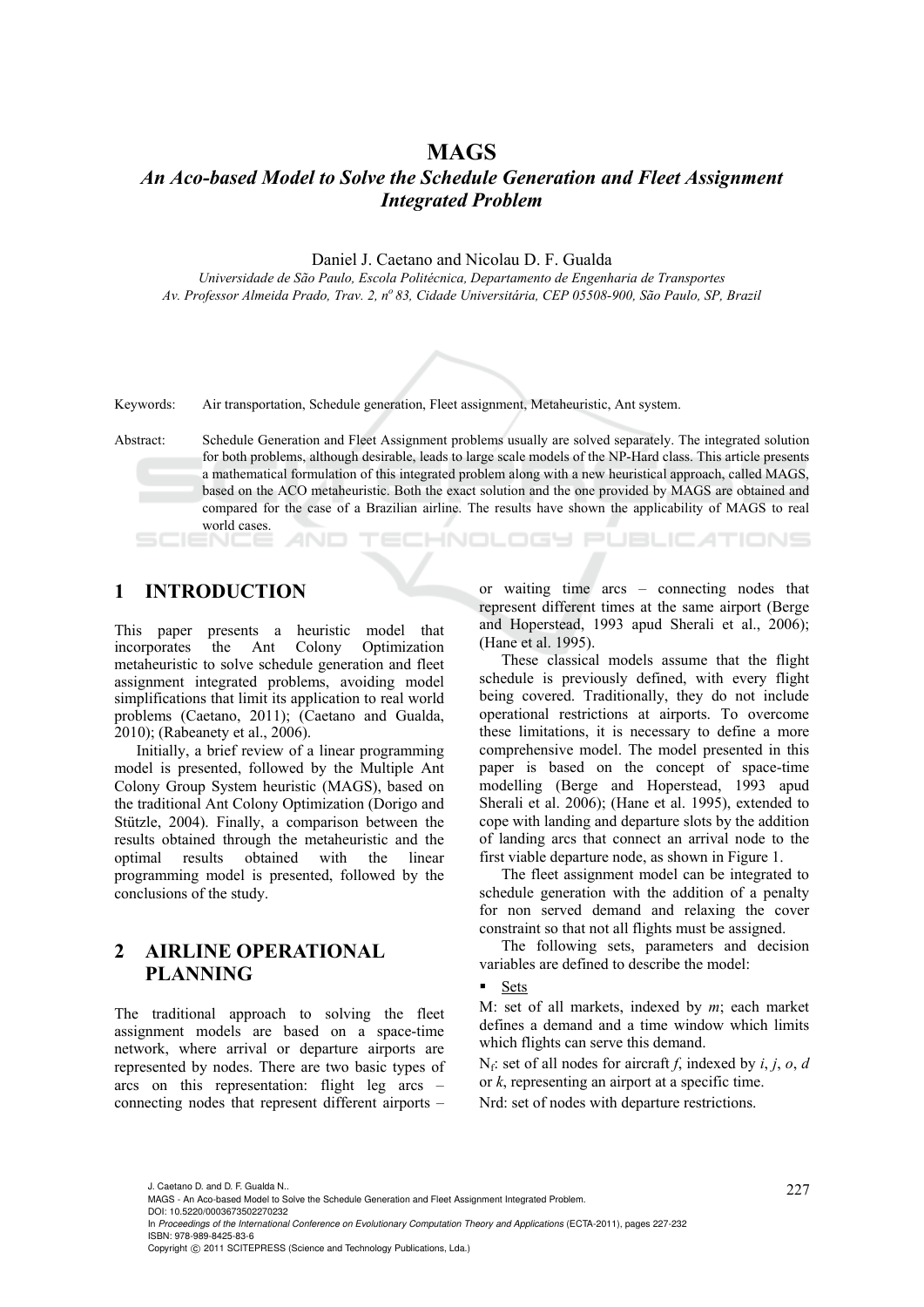

#### Figure 1: Space-Time Network.

Nra: set of nodes with landing restrictions.

F: set of all types of aircraft, indexed by *f*.

L: set of arcs that represent the movement of aircraft, maintenance, waiting on the ground or wrap, indexed by (*i*, *j*), being *i* the source node and *j* the destination node of the movement.

Lv: set of arcs that represent flight movements.

Lvd: set of arcs representing flights assigned to a market.

 $L_t$ : set of arcs whose origin time is equal to or less than t and destination time is after t. The time t is set to a valid time according to the problem.

Lm: set of arcs associated to market *m*.

#### • Parameters

Dm: unrestricted passenger demand on market *m*.

 $C^f$ : number of seats of aircraft of type *f*.

 $R_{ii}$ : unitary revenue for a passenger on the flight from node *i* to node *j*. Since (*i*,*j*) represent an specific flight – including day and time – each flight may be associated with a specific unitary revenue.

Af: number of aircraft of type *f* available.

#### **•** Decision Variables

xf ij: number of aircraft of type *f* flowing through arc  $(i, j)$ .

paij: number of passengers associated to the flight from node *i* to node *j*.

 $d_{ii}$ : number of potential passengers (demand) associated to the flight from node *i* to node *j*.

The objective function (expression 1) seeks to minimize the sum of lost revenues. The first term represents the difference between maximum revenue for the assigned aircraft and the revenue received

from assigned passengers. The second term is associated to the lost revenue due to lost demand.

$$
[Min] \sum_{(i,j)\in L_v} \left\{ \sum_{f\in F} \left( R_{ij} C^f . x_{ij}^f \right) - R_{ij} . pa_{ij} \right\} + \left[ R_{ij} . \left( d_{ij} - pa_{ij} \right) \right] \right\}
$$
(1)

$$
\sum_{f \in F} x_{ij}^f \le 1 \qquad \forall (i, j) \in Lvd \tag{2}
$$

$$
\sum_{o| (o,k) \in L} x_{ok}^f - \sum_{d | (k,d) \in L} x_{kd}^f = 0 \quad \forall k \in N_f, \forall f \in F
$$
 (3)

$$
\sum_{(i,j)\in Lt} x_{ij}^f \le A_f \qquad \forall f \in F \tag{4}
$$

$$
\sum_{f \in F} \sum_{d|(i,d) \in Lv} x_{id}^f \le 1 \quad \forall i \in Nrd \tag{5}
$$

$$
\sum_{f \in F} \sum_{o | (o,j) \in L^{\nu}} x_{oj}^f \le 1 \qquad \forall j \in Nra
$$
 (6)

$$
\sum_{j \in F} C^f x_j^f - p a_{ij} \ge 0 \qquad \forall (i, j) \in Lv \tag{7}
$$

$$
d_{ij} - pa_{ij} \ge 0 \quad |\quad \forall (i, j) \in Lv \quad \text{(8)}
$$

$$
\sum_{(i,j)\in Lm} d_{ij} - D_m = 0 \qquad \forall m \in M \tag{9}
$$

Binaries:

$$
x_{ij}^f \in \{0,1\} \text{ for } \forall (i,j) \in Lvd
$$
 (10)

Integers:

$$
x_{ij}^f \ge 0 \text{ for } \forall (i,j) \in L \setminus L \text{vd}
$$
 (11)

$$
d_{ij} \ge 0 \text{ for } \forall (i,j) \in Lv \tag{12}
$$

$$
pa_{ij} \ge 0 \text{ for } \forall (i,j) \in Lv \tag{13}
$$

Expressions 2 to 4 represent the traditional cover, balance and number of aircraft restrictions (Berge and Hoperstead, 1993 apud Sherali et al. 2006); (Hane et al. 1995).

Expressions 5 and 6 represents slot constraints, assuring that only one aircraft will depart or land on those nodes, respectively. Expressions 7 to 9 assure that each market demand will be associated to each flight and that the passengers of a flight will never be greater than the associated aircraft capacity.

The variables representing demanded flight arcs are binary, and are specified on expression 10. All other arc variables are integers greater than or equal to zero, as stated on expression 11, 12 and 13.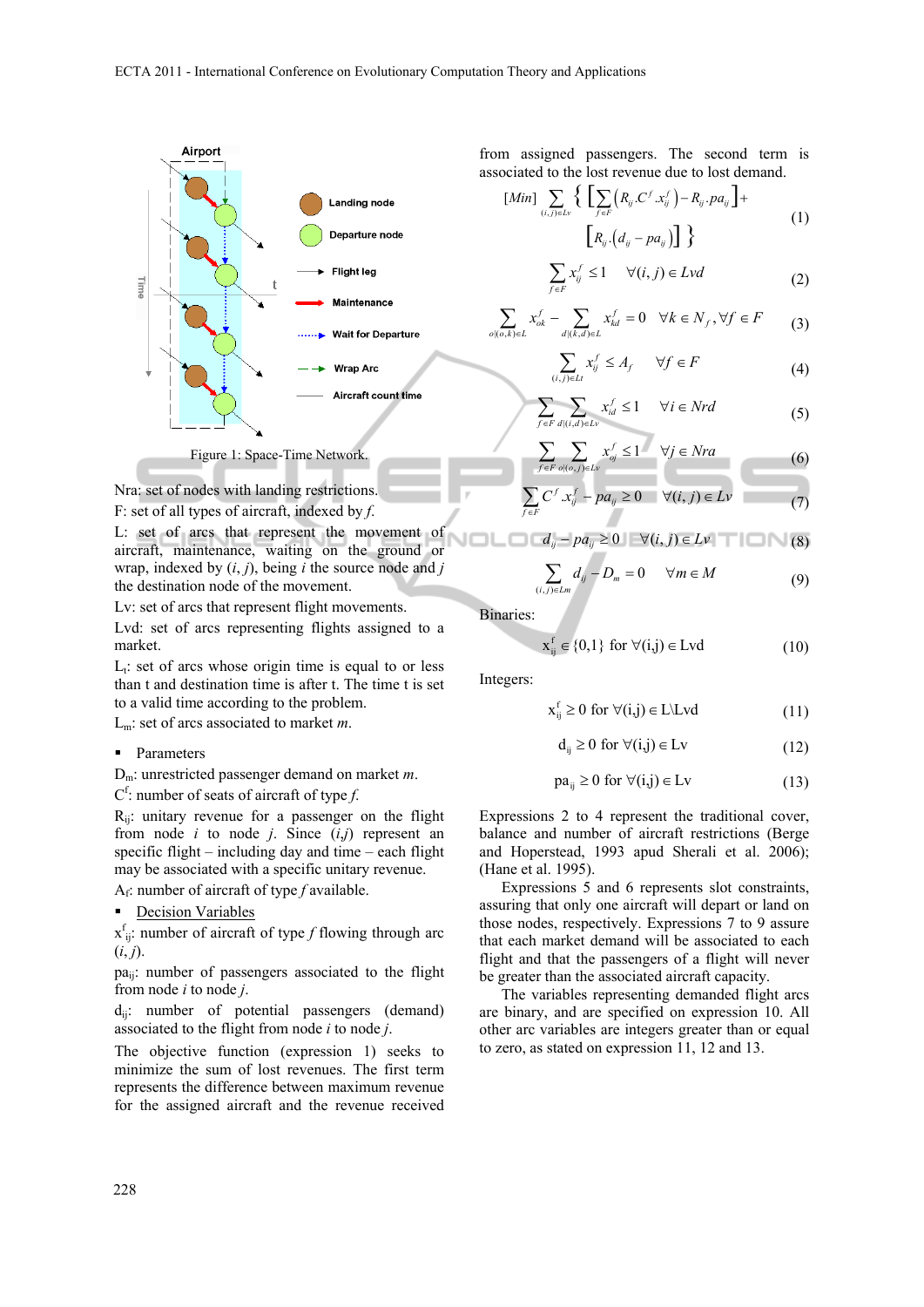## **3 ANT COLONY MODELING**

Flight scheduling and fleet assignment are traditionally solved using integer linear programming techniques such as node clustering and constraint relaxation. However, practical instances, representing the operation of major airlines, remain a challenge, given the computational complexity involved. On the other hand, there are many heuristics that are capable of finding very good solutions to several types of combinatorial problems (Rayward-Smith et al., 1996 apud Abrahão, 2005), suggesting the search for heuristics that can provide appropriate solutions for the problem in lower processing times. The successful application to problems like Vehicle Routing Problem (VRP) and Aircraft Rotation Problem (ARP) draws attention to the metaheuristic known as Ant Colony Optimization (ACO), one of the many swarm intelligence metaheuristics (Teodorovic, 2008).

# **3.1 ACO Applied to the Schedule Generation and Fleet Assignment Integrated Problem**

Although it was possible to adapt the basic ACO metaheuristic to solve the integrated flight schedule and fleet assignment problem, the results obtained through such approach were not satisfactory. Since the basic ACO leads to a single shortest path, it must be executed several times, assigning one aircraft at a time and removing the selected arcs from the list, leading to suboptimal solutions, with objective function values almost three times the optimal ones.

However, the problem has specific characteristics that can be used to improve the overall solution and thus an alternative heuristic is proposed, called Multiple Ant Group System (MAGS), incorporating elements of Multiple Ant Colony Optimization (MACO)(Vrancx and Nowé, 2006), Multiple Ant Colony System (MACS) and Elitist Ant System (EAS)(Dorigo and Stützle, 2004), as well as new elements not present on other ACO metaheuristic variants.

#### **3.2 Multiple Ant Group System – MAGS Heuristic**

MAGS is a multiple ant colony heuristic, such as MACS and MACO. As in MACO, a solution is represented by multiple ants; on the other hand, the number of ants that build a specific solution is previously known: there must be one ant per aircraft. The ants that compose a solution are called an *ant*  *group*. A group may be composed of ants from different colonies and, similar to what is presented in MACS, each colony has a different objective function. This means that ants from each colony make decisions based on different criteria. In MACS, however, pheromones are identical for all colonies, which means it is substantially different from MAGS.

The proposed solution construction process is substantially different from the classical ACO, to reduce the number of invalid and unrealistic solutions. During the construction of a solution, the ants of a group will alternately choose graph arcs. The group's ant which will take the next step is randomly selected and whenever a flight arc is associated to an ant, this arc will be no longer available to other ants in the same group, ensuring the construction of solutions in which two or more aircraft do not share flights.

Additionally, when a flight is selected by an ant, part of the flight's market demand is also allocated, reducing the demand available for other flights that share the same market. This strategy avoids the association of ants to flight arcs for which the demand is no longer available in that solution. As the demand for each arc becomes dynamic during the construction of the solution, the problem presents similar characteristics to the dynamic routing in communication networks, as solved by the AntNet heuristic (Dorigo and Stützle, 2004). The exclusion of arcs and the demand allocation during the solution construction have relevant effects on the results, which are complementary to that provided by the repellent pheromones proposed on MACO, which continues to affect the selection probability of each arc.

Considering the described construction process, each ant group has the same role of a single ant in the basic ACO: the group of ants represents the complete objective function, each ant associated with a different term of it. The MAGS basic logic is presented in Figure 2.

As proposed by Dorigo and Stützle (2004), the nearest neighborhood solution can be adopted as an initial solution. On the addressed problem, the "nearest neighbor" was defined as the arc associated with the minimum revenue loss, avoiding waiting arcs whenever possible. The objective function value for this solution is used to determine the initial pheromone deposit on each arc.

Differently from the basic ACO, the initial pheromone deposit is not the same for all arcs. Arcs associated with smaller heuristic values must receive substantially more pheromones in the initial distri-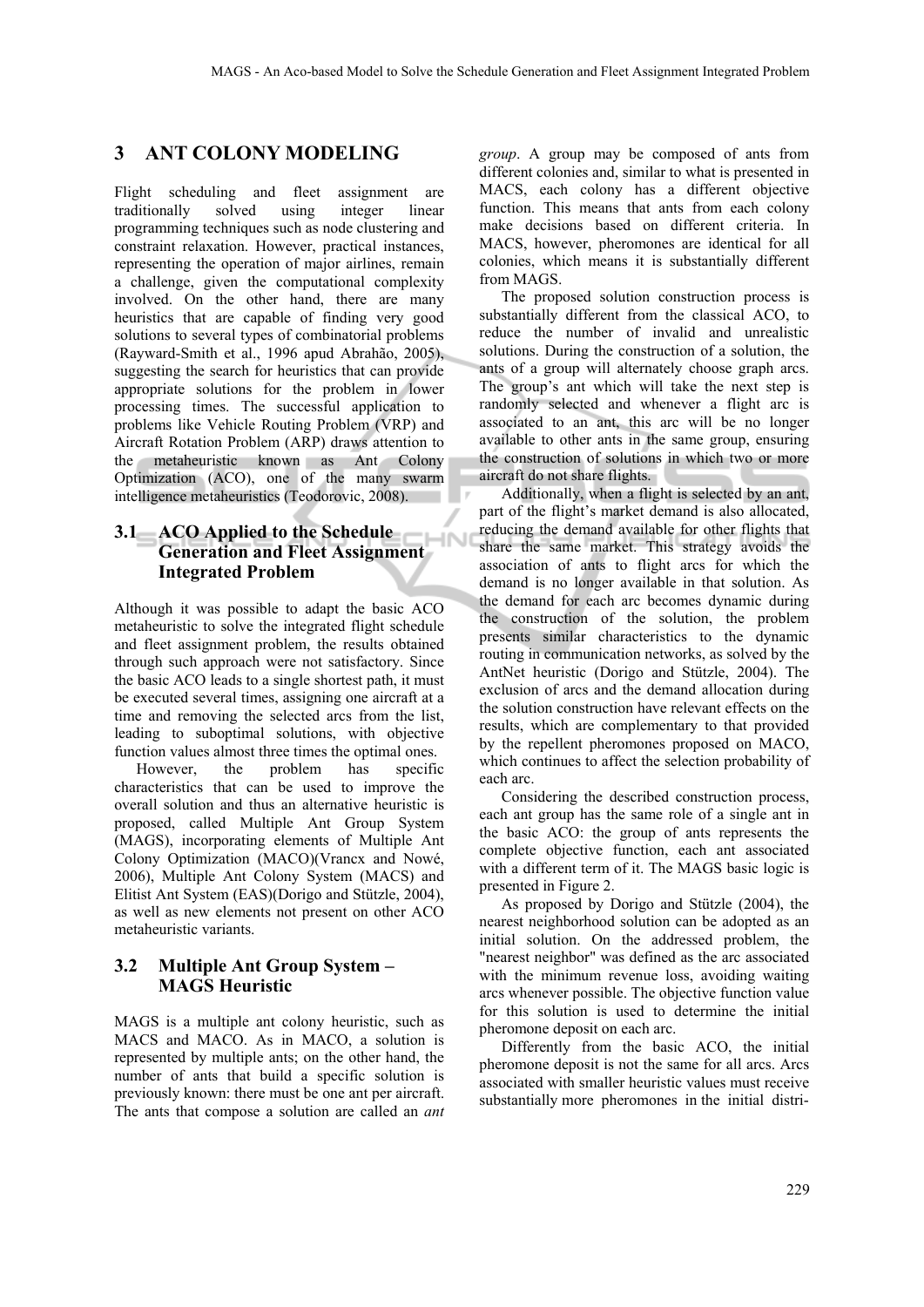```
procedure MAGS 
   Setup Parameters 
   best=Nearest Neighborhood Solution 
   Setup Pheromones 
   for s Seasons 
     for g Ant Groups 
       Create Ant Group 
       sol=Build Ant Group Solution 
       sol=LocalSearch(sol) 
      if( sol < 1,05*best ORsol > 2*best sol=LocalSearch2(sol) 
       if (sol < best) best=sol 
     end for g Ant Groups 
     Evaporate Pheromones 
     Update Pheromome trails 
     Update best AntGroup trail 
   end for s Seasons 
end Procedure
```
Figure 2: MAGS basic logic.

bution than those associated to higher heuristic values. Considering the basic ACO probability equation (expression 14), an increased pheromone deposit value on arcs that have low heuristic value will also increase their likelihood of being chosen, at least in the initial heuristic stage.

$$
p_{ij} = \frac{\tau_{ij}^{\alpha} . \eta_{ij}^{\beta}}{\sum_{l(i,l) \in N_i} \tau_{il}^{\alpha} . \eta_{il}^{\beta}}
$$
(14)

The probability equation adopted (expression 15), however, presents some additional parameters. The first one is  $\phi_{ij}$ , which represents the amount of pheromone of other colonies, as in MACO, with their respective coefficient  $\gamma$ . Additionally, the parameter  $\rho_{ij}$  reduces the probability of selecting a sequence of several unprofitable flights. The  $\rho_{ii}$ value is always 1.0 for profitable flight, maintenance, and waiting arcs. For unprofitable flight arcs, its value starts as 1.0 but upon the addition of an unprofitable arc to the solution, the value of  $\rho_{ij}$  is reduced by 50% for the next unprofitable flight arc. This value is only reset to 1.0 when a profitable flight is selected to compose the solution.

$$
p_{ij} = \frac{\tau_{ij}^{\alpha} \eta_{ij}^{\beta} \left(\frac{1}{\phi_{ij}}\right)^{\prime} \cdot \rho_{ij}}{\sum_{l(i,l) \in N_i} \tau_{il}^{\alpha} \cdot \eta_{il}^{\beta} \left(\frac{1}{\phi_{il}}\right)^{\gamma} \cdot \rho_{il}}
$$
(15)

 $\sim$  v

The  $\eta_{ii}$  value is proportional to the flight profit, given that there is demand available in the market.

The  $\eta_{ii}$  is made equal to  $\tau_{ii}$  for repositioning flight  $arcs$  – which have no markets associated to them –, waiting arcs and maintenance arcs, since the heuristic value based on lost revenue on these arcs would be always non positive. The objective of this measure is also to reduce the myopic heuristic behavior, adding more emphasis on historical quality of the solutions containing a specific arc, which is represented by the pheromone deposit value.

After the initial pheromone is distributed, **g** ant groups are generated, but no changes are made on pheromones, as in the basic ACO. As the generation of the ant groups is completed, pheromone evaporation takes place, at a fixed rate, and then all **g** ant groups will update their pheromone trails. As in the EAS, the best solution will reinforce its own pheromone trail, leading to convergence toward that solution.

The pheromone deposit for each ant group is proportional to the objective function value, as in the basic ACO, but each ant of that group shall deposit only part of the group total pheromone: the amount of pheromone each ant of a group deposits is proportional to the ant's contribution to the quality of the solution represented by that group. The proposed distribution rule is defined by the expression 16, where  $\tau_f$  is the deposit of each ant, with  $\tau_g = 1/C^g$ , where  $C^g$  is the cost of the solution represented by the group, calculated through the objective function.  $R_f$  is the revenue generated by that ant and  $MR<sub>g</sub>$  is the maximum revenue that could be generated by that group of ants.

$$
\tau_f = \tau_g \cdot \{0.5 + [R_f / 2.MR_g]\}\tag{16}
$$

This formulation guarantees that each ant will deposit a value not smaller than 50% of the deposit calculated for the group and also ensures that it will increase when the ant has a large contribution to the group total revenue.

It is important to notice that when each group finishes its solution construction, a local search is performed to improve that solution. This local search is divided into two steps: LS, which is quicker and handles all the solutions, and LS2, which is slower and processes only the solutions that have a value close to the optimum one or are too far from it. The LS is a procedure that removes sequences of two unprofitable flight arcs. This procedure also includes a corrective heuristic, which adjusts the solution so that each ant's terminal and initial airports are the same. The LS2 supplements LS, looking for profitable flights that could replace waiting arcs on each ant's path.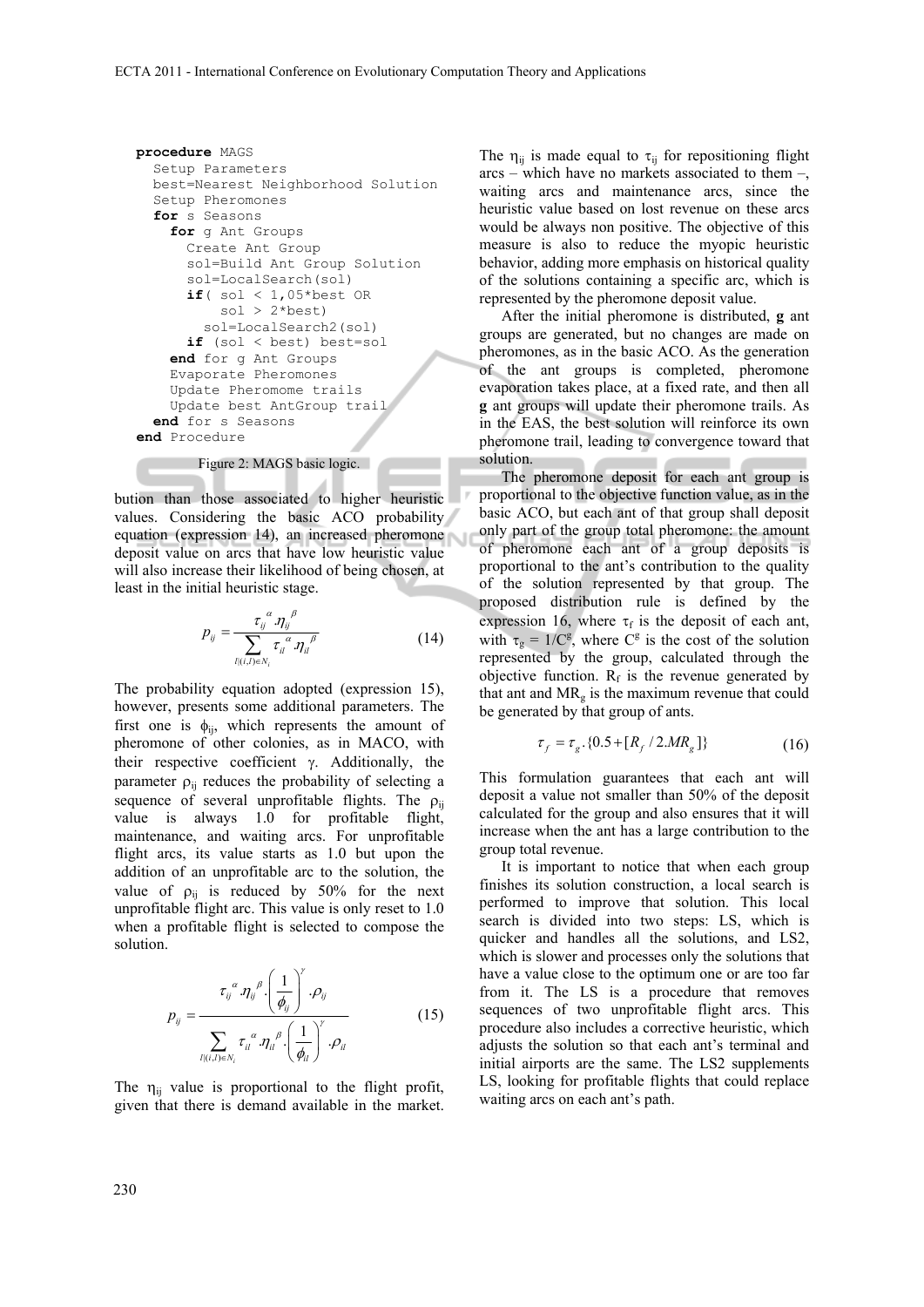#### **3.3 Application and Results**

The mathematical model and MAGS were applied to instances based on a domestic regional airline case that carries 104 weekly flights and uses three ATR-42/300 aircraft (for 50 passengers each). Alternative flight networks were generated with different fleet configurations, involving Embraer 120 (for 30 passengers each), and Embraer 170 (for 70 passengers each). Some of those instances also include alternative flights for a new destination, expanding the base network to 164 weekly flights, plus thousands of potential repositioning flights with no markets associated to them.

The demand distribution adopted on each instance can be of three different types:

 Fixed: the demand associated to each flight is fixed at 50 passengers.

**Flight:** the demand is associated to each flight and is the average demand per flight, based on values provided by the Brazilian Civil Aviation regulatory agency – ANAC (2007).

**Period:** the demand between two airports associated to a period of day – morning or evening – is the average demand by day period, based on values provided by ANAC (2007).

The instances were solved by integer linear programming techniques through Gurobi Optimizing

software version 3, on an Intel Core2 Quad computer with 2GB of memory, using four processing cores and 200GB of available virtual memory. MAGS was implemented using Java SE version 6, running on the same equipment while using only one of the cores, since MAGS was not implemented using parallel programming.

Table 1 shows the results obtained by both the exact mathematical model and MAGS for some of the instances, given a weekly schedule. The values of the objective function represent the total lost revenue and, thus, the lower the value, the better the solution.

Analyzing the results, it is possible to notice that MAGS leads to results very close to those obtained by the exact model, with small standard deviations and much smaller processing times – none of the instances took more than an hour on each run. The minimum values obtained, shown in Table 2, are even closer to the optimal ones: while the average values are distant by up to 6% of the optimum, the minima are no more than 3% greater than the optimum value for each case.

The average processing time per arc was of 0.04 seconds. The processing times, though not directly linear to the number of arcs, are very low compared to processing times of the mathematical model solved with the Gurobi Optimizer, even without a parallel implementation for MAGS.

| <b>Instance</b> | Demand<br><b>Type</b> | Fleets /<br>Aircraft | Arcs   | Flight Arcs /<br><b>Repositioning Arcs</b><br>(Potential) | <b>Exact Model</b> |          | <b>MAGS</b> (10 Runs Average) |              |                  |
|-----------------|-----------------------|----------------------|--------|-----------------------------------------------------------|--------------------|----------|-------------------------------|--------------|------------------|
|                 |                       |                      |        |                                                           | O.F.<br>Value      | Time(s)  | O.F.<br>Value***              | Std.Dev.     | Avg. Time<br>(s) |
| 1               | Fixed                 | 3/3                  | 35.367 | 312/15.636                                                | $\Omega$           | 3        | $\mathbf{0}$                  | $\mathbf{0}$ | $\mathbf{0}$     |
| $\mathbf{2}$    | Fixed                 | 4/4                  | 35.367 | 312/15.636                                                | 92.200             | 3        | 92.200                        | $\mathbf{0}$ | 430              |
| 3               | Fixed                 | 3/3                  | 44.907 | 492/20.316                                                | 175,000            | 7        | 177.500                       | $\mathbf{0}$ | 803              |
| 4               | Flight                | 3/3                  | 44.907 | 492/20.316                                                | 897.345            | 14       | 916.475                       | $\mathbf{0}$ | 828              |
| 5               | Flight                | 5/5                  | 74.845 | 820/33.860                                                | 809.365            | 172.800* | 855.192                       | 23.398       | 1.386            |
| 6               | Flight                | 3/5                  | 44.907 | 492/20.316                                                | 809.365            | 14.249   | 843.317                       | 8.468        | 1.108            |
| 7               | Period                | 1/3                  | 14.969 | 164/6.772                                                 | 870.120            | 68       | 878.324                       | 3.615        | 2.236            |
| 8               | Period                | 2/3                  | 29.938 | 328 / 13.544                                              | 814.150            | 78.133** | 831.716                       | 3.220        | 2.792            |
| 9               | Period                | 3/5                  | 29.938 | 328 / 13.544                                              | 788.550            | 172.800* | 807.112                       | 9.452        | 3.372            |

Table 1: Exact model and MAGS average results.

(\*) Processing was interrupted after the 2-day time limit (172.800 seconds).

(\*\*) Processing was interrupted due to insufficient memory (2GiB RAM + 200GiB harddisk virtual memory).

(\*\*\*) Average values do not include the construtive heuristic results.